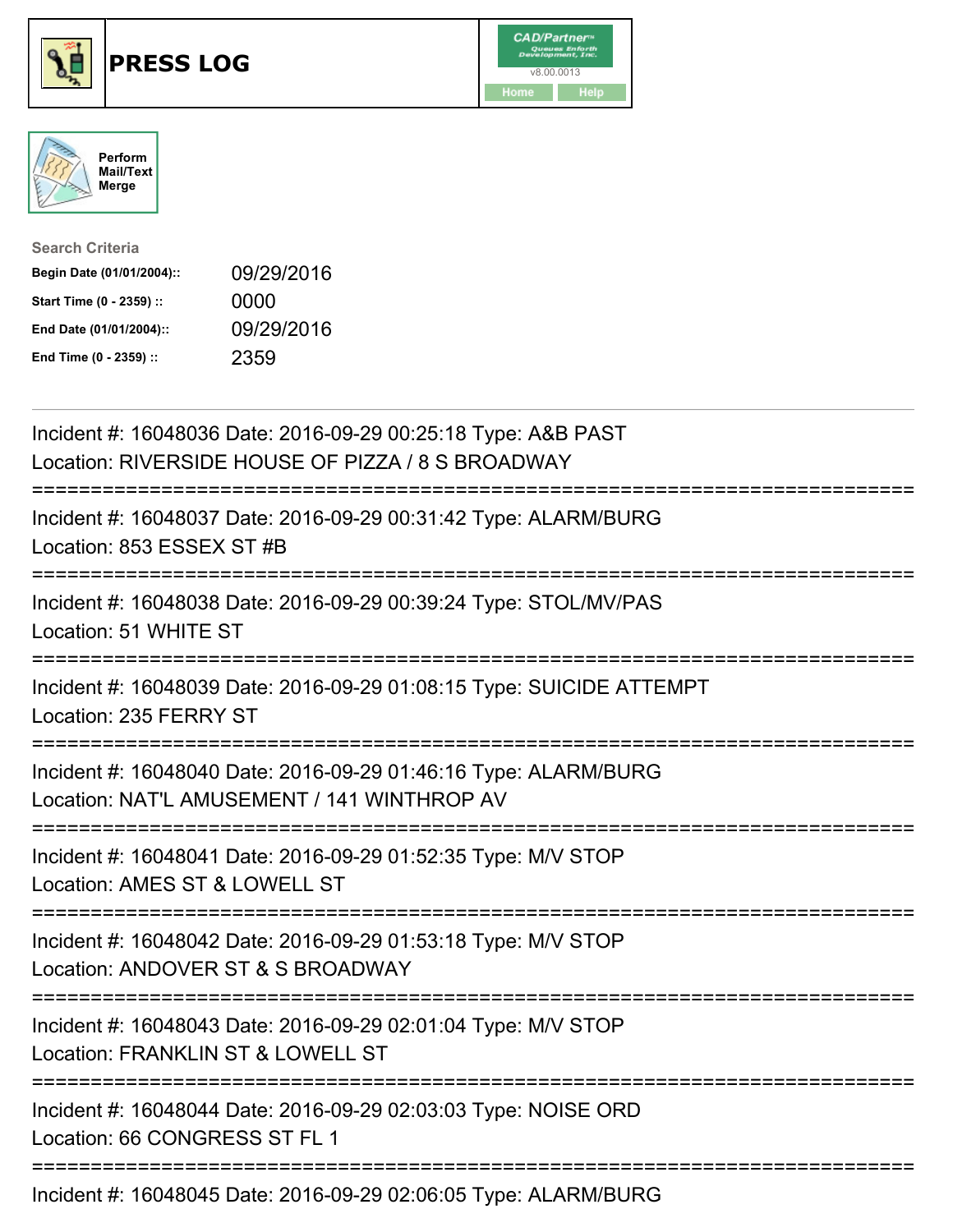Location: CVS / 266 BROADWAY =========================================================================== Incident #: 16048046 Date: 2016-09-29 02:07:01 Type: CK WELL BEING Location: 73 BROOKFIELD ST =========================================================================== Incident #: 16048047 Date: 2016-09-29 02:09:43 Type: M/V STOP Location: METHUEN ST & MILL ST =========================================================================== Incident #: 16048048 Date: 2016-09-29 02:14:06 Type: M/V STOP Location: HOWARD ST & SUTCLIFFE CT =========================================================================== Incident #: 16048049 Date: 2016-09-29 02:15:07 Type: M/V STOP Location: AVON ST & JACKSON ST =========================================================================== Incident #: 16048050 Date: 2016-09-29 02:17:39 Type: BUILDING CHK Location: AMABLE LIQUORS / 260 JACKSON ST =========================================================================== Incident #: 16048051 Date: 2016-09-29 02:18:26 Type: M/V STOP Location: AVON & CORNISH =========================================================================== Incident #: 16048052 Date: 2016-09-29 02:29:12 Type: M/V STOP Location: MARKET ST & PARKER ST =========================================================================== Incident #: 16048053 Date: 2016-09-29 02:42:38 Type: BUILDING CHK Location: DPW / 31 AUBURN ST =========================================================================== Incident #: 16048054 Date: 2016-09-29 02:45:41 Type: M/V STOP Location: HAVERHILL ST & RESERVOIR ST =========================================================================== Incident #: 16048055 Date: 2016-09-29 02:46:56 Type: M/V STOP Location: AUBURN ST & HAMPSHIRE ST =========================================================================== Incident #: 16048056 Date: 2016-09-29 02:48:41 Type: M/V STOP Location: HIGGINS STATE POOL / 180 CRAWFORD ST =========================================================================== Incident #: 16048057 Date: 2016-09-29 02:50:54 Type: M/V STOP Location: HIGH ST & PLEASANT ST =========================================================================== Incident #: 16048058 Date: 2016-09-29 02:52:20 Type: M/V STOP Location: AUBURN ST & BENNINGTON ST ===========================================================================

Incident #: 16048059 Date: 2016-09-29 03:29:20 Type: FIGHT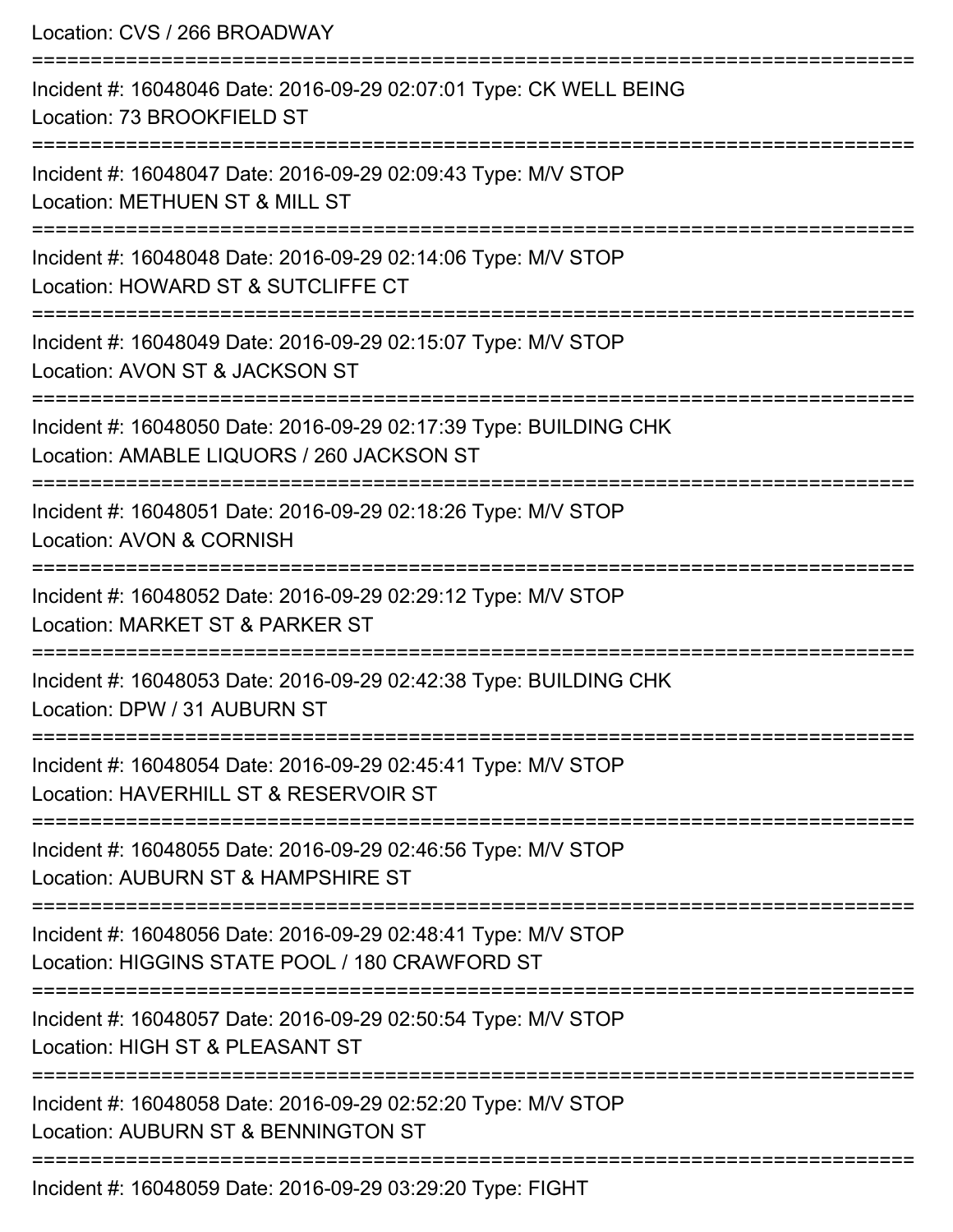| Incident #: 16048060 Date: 2016-09-29 03:51:52 Type: BUILDING CHK<br>Location: 69 PARKER ST                                         |
|-------------------------------------------------------------------------------------------------------------------------------------|
| Incident #: 16048061 Date: 2016-09-29 04:27:26 Type: ALARMS<br>Location: 6 GREEN ST                                                 |
| Incident #: 16048062 Date: 2016-09-29 04:55:34 Type: ASSSIT AMBULANC<br>Location: 16 GREEN ST                                       |
| Incident #: 16048063 Date: 2016-09-29 05:48:38 Type: M/V STOP<br>Location: LAWRENCE ST & PARK ST                                    |
| Incident #: 16048064 Date: 2016-09-29 06:22:40 Type: TRAINING<br>Location: TRAIN STATION / 211 MERRIMACK ST<br>==================== |
| Incident #: 16048065 Date: 2016-09-29 06:29:29 Type: ALARM/BURG<br>Location: DISCOUNT LIQUORS / 103 BROADWAY                        |
| Incident #: 16048066 Date: 2016-09-29 06:53:30 Type: COURT TIME<br>Location: 90 LOWELL                                              |
| Incident #: 16048067 Date: 2016-09-29 07:01:42 Type: SUICIDE ATTEMPT<br>Location: 1 BEACONSFIELD ST                                 |
| Incident #: 16048068 Date: 2016-09-29 07:25:29 Type: M/V STOP<br>Location: MARKET ST & S UNION ST                                   |
| Incident #: 16048069 Date: 2016-09-29 07:48:27 Type: MEDIC SUPPORT<br>Location: 420 COMMON ST                                       |
| Incident #: 16048070 Date: 2016-09-29 08:03:48 Type: M/V STOP<br>Location: METHUEN ST & MILL ST                                     |
| Incident #: 16048071 Date: 2016-09-29 08:48:11 Type: INVEST CONT<br>Location: GUILMETTE SCHOOL / 80 BODWELL ST                      |
| Incident #: 16048072 Date: 2016-09-29 08:50:38 Type: UNWANTEDGUEST<br>Location: 24 FOSTER ST #2                                     |
| Incident #: 16048073 Date: 2016-09-29 09:21:17 Type: 209A/SERVE                                                                     |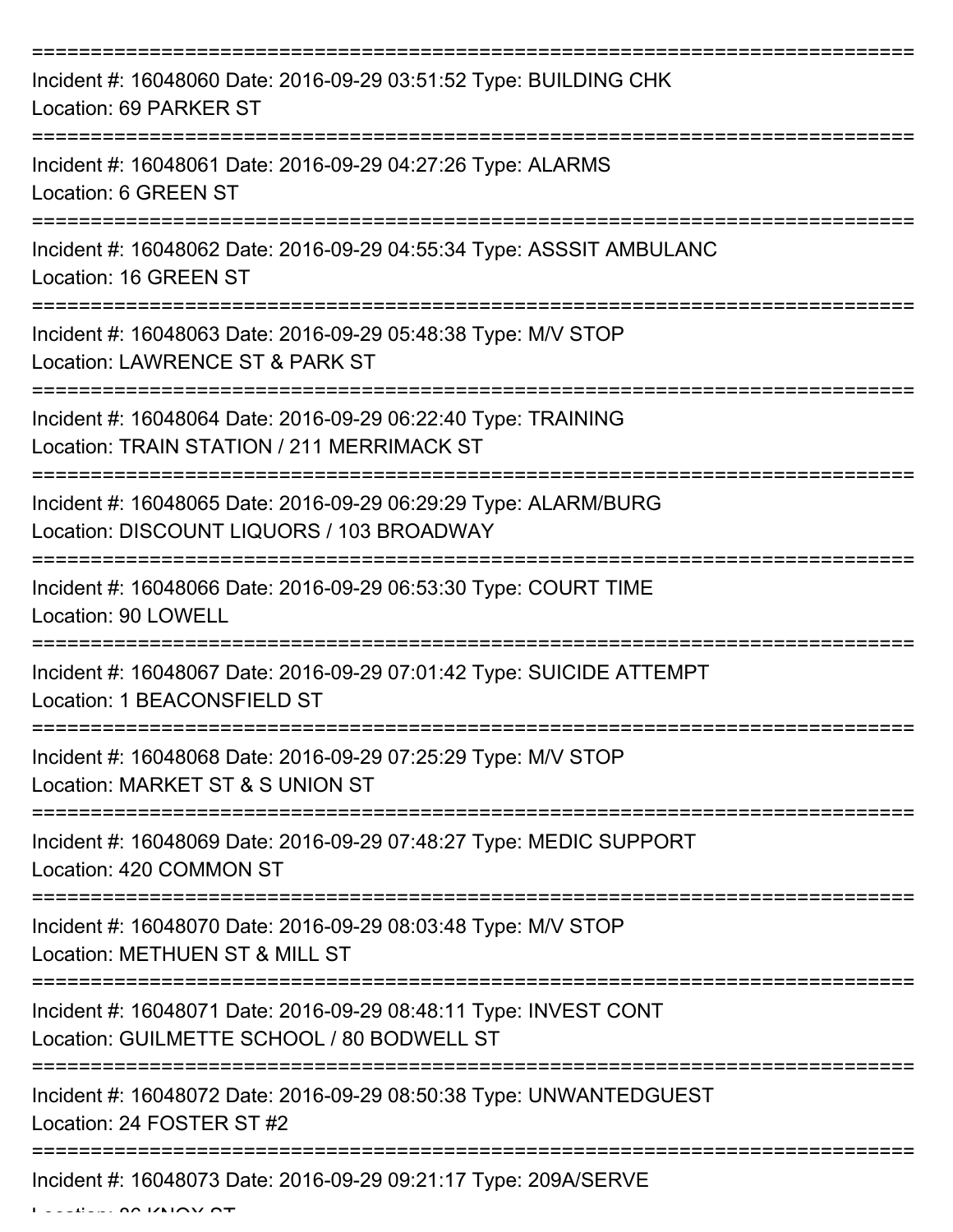| Incident #: 16048074 Date: 2016-09-29 09:22:07 Type: 209A/SERVE<br>Location: 90 LOWELL ST            |
|------------------------------------------------------------------------------------------------------|
| Incident #: 16048075 Date: 2016-09-29 09:22:46 Type: 209A/SERVE<br><b>Location: 7 SAUNDERS ST</b>    |
| Incident #: 16048076 Date: 2016-09-29 09:23:39 Type: 209A/SERVE<br>Location: 372 ELM ST              |
| Incident #: 16048077 Date: 2016-09-29 09:24:26 Type: 209A/SERVE<br>Location: 90 LOWELL ST            |
| Incident #: 16048079 Date: 2016-09-29 09:25:18 Type: 209A/SERVE<br>Location: 90 LOWELL ST            |
| Incident #: 16048078 Date: 2016-09-29 09:25:35 Type: PARK & WALK<br>Location: BRADFORD ST & BROADWAY |
| Incident #: 16048080 Date: 2016-09-29 09:27:38 Type: 209A/SERVE<br>Location: 90 LOWELL ST            |
| Incident #: 16048081 Date: 2016-09-29 09:28:22 Type: 209A/SERVE<br>Location: 90 LOWELL ST            |
| Incident #: 16048082 Date: 2016-09-29 09:29:02 Type: 209A/SERVE<br>Location: 90 LOWELL ST            |
| Incident #: 16048083 Date: 2016-09-29 09:30:28 Type: 209A/SERVE<br>Location: 22 KENDALL ST           |
| Incident #: 16048084 Date: 2016-09-29 09:31:41 Type: M/V STOP<br>Location: BLANCHARD ST              |
| Incident #: 16048085 Date: 2016-09-29 09:34:53 Type: M/V STOP<br>Location: BROADWAY & ESSEX ST       |
| Incident #: 16048086 Date: 2016-09-29 09:39:05 Type: SUS PERS/MV<br>Location: 217 BRUCE ST           |
| Incident #: 16048087 Date: 2016-09-29 09:49:25 Type: M/V STOP                                        |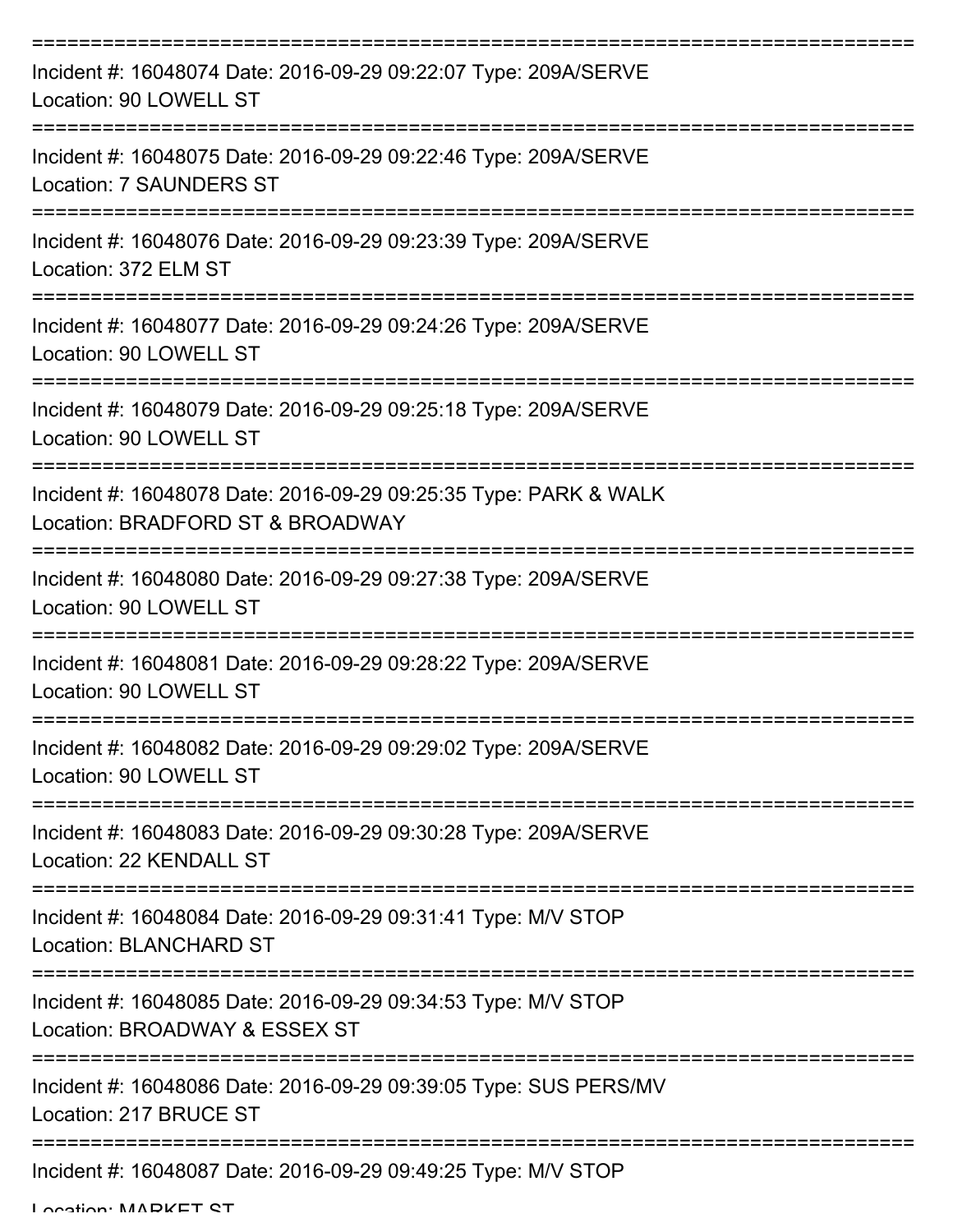| Incident #: 16048088 Date: 2016-09-29 09:58:09 Type: KIDNAP/PAST<br>Location: 90 LOWELL ST                             |
|------------------------------------------------------------------------------------------------------------------------|
| Incident #: 16048090 Date: 2016-09-29 10:04:07 Type: CK WELL BEING<br>Location: 138 WEST ST                            |
| Incident #: 16048089 Date: 2016-09-29 10:05:25 Type: M/V STOP<br>Location: BANK OF AMERICA / 67 WINTHROP AV            |
| Incident #: 16048091 Date: 2016-09-29 10:09:52 Type: NOTIFICATION<br>Location: 222 PARK ST #3                          |
| Incident #: 16048092 Date: 2016-09-29 10:11:22 Type: MISSING PERS<br>Location: LAWRENCE HIGH SCHOOL / 233 HAVERHILL ST |
| Incident #: 16048093 Date: 2016-09-29 10:23:52 Type: M/V STOP<br>Location: LORING ST & SALEM ST                        |
| Incident #: 16048094 Date: 2016-09-29 10:24:21 Type: M/V STOP<br>Location: 222 ESSEX ST                                |
| Incident #: 16048095 Date: 2016-09-29 10:52:57 Type: COURT DOC SERVE<br>Location: 133 WOODLAND ST                      |
| Incident #: 16048096 Date: 2016-09-29 10:54:52 Type: SUS PERS/MV<br>Location: COMMON ST & HAMPSHIRE ST                 |
| Incident #: 16048097 Date: 2016-09-29 10:55:53 Type: 209A/SERVE<br>Location: 160A BERKELEY ST                          |
| Incident #: 16048098 Date: 2016-09-29 10:58:50 Type: LOST PROPERTY<br>Location: 31 MORTON ST #3                        |
| Incident #: 16048099 Date: 2016-09-29 11:10:52 Type: COURT DOC SERVE<br>Location: 39 TREMONT ST                        |
| Incident #: 16048100 Date: 2016-09-29 11:16:45 Type: COURT DOC SERVE<br>Location: 22 IRENE ST                          |
| Incident #: 16048101 Date: 2016-09-29 11:19:46 Type: ASSIST FIRE<br>Location: EATON ST & BOAT RAMP                     |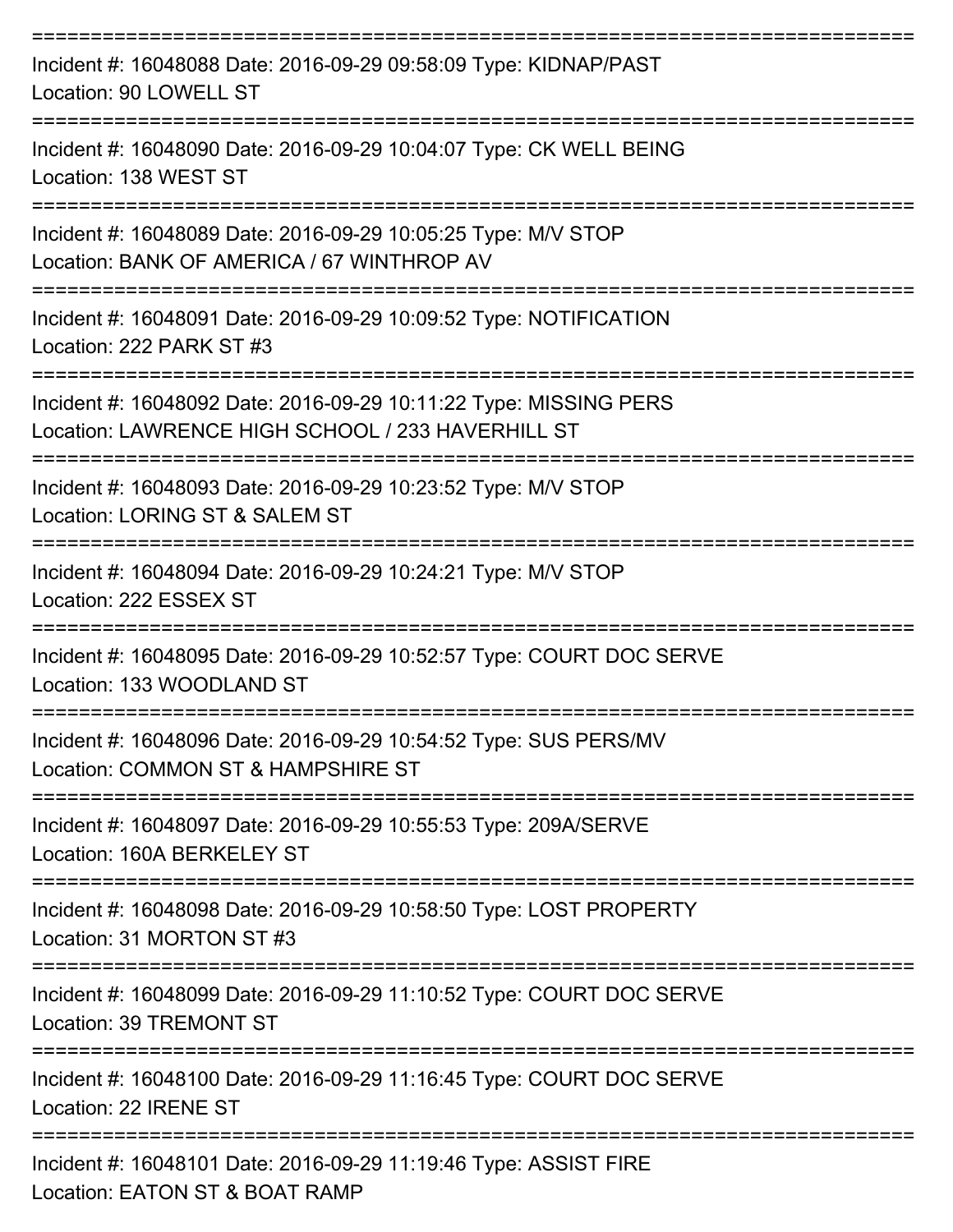| Incident #: 16048102 Date: 2016-09-29 11:28:18 Type: RECOV/STOL/MV<br>Location: 69 PARKER ST                                                                              |
|---------------------------------------------------------------------------------------------------------------------------------------------------------------------------|
| ======================================<br>=======================<br>Incident #: 16048104 Date: 2016-09-29 11:33:32 Type: PARK & WALK<br>Location: MARKET ST & S UNION ST |
| Incident #: 16048103 Date: 2016-09-29 11:33:53 Type: MISSING PERS<br>Location: 228 WATER ST FL 3                                                                          |
| Incident #: 16048105 Date: 2016-09-29 11:58:57 Type: COURT DOC SERVE<br>Location: 34 NEWTON ST                                                                            |
| Incident #: 16048106 Date: 2016-09-29 12:03:30 Type: COURT DOC SERVE<br>Location: 364 ANDOVER ST                                                                          |
| Incident #: 16048107 Date: 2016-09-29 12:06:39 Type: STOL/MV/PAS<br>Location: 112 MARSTON ST                                                                              |
| Incident #: 16048108 Date: 2016-09-29 12:12:36 Type: MV/BLOCKING<br>Location: 556 FARNHAM ST                                                                              |
| Incident #: 16048109 Date: 2016-09-29 12:14:37 Type: ALARM/BURG<br>Location: RIOS RESD / 61 CONGRESS ST                                                                   |
| Incident #: 16048110 Date: 2016-09-29 12:41:26 Type: SUS PERS/MV<br>Location: BURGER KING / 187 BROADWAY                                                                  |
| Incident #: 16048111 Date: 2016-09-29 12:44:09 Type: M/V STOP<br>Location: FRANKLIN ST & LOWELL ST                                                                        |
| Incident #: 16048112 Date: 2016-09-29 12:56:12 Type: SUS PERS/MV<br>Location: E HAVERHILL ST & NORRIS ST                                                                  |
| Incident #: 16048113 Date: 2016-09-29 12:57:01 Type: SPECIAL CHECK<br>Location: WEST ST                                                                                   |
| Incident #: 16048114 Date: 2016-09-29 13:40:38 Type: AUTO ACC/NO PI<br>Location: PENTUCKETT MEDICAL / 350 MERRIMACK ST                                                    |
| Incident #: 16048115 Date: 2016-09-29 13:44:05 Type: DRUG VIO<br>Location: 75 MANCHESTER ST                                                                               |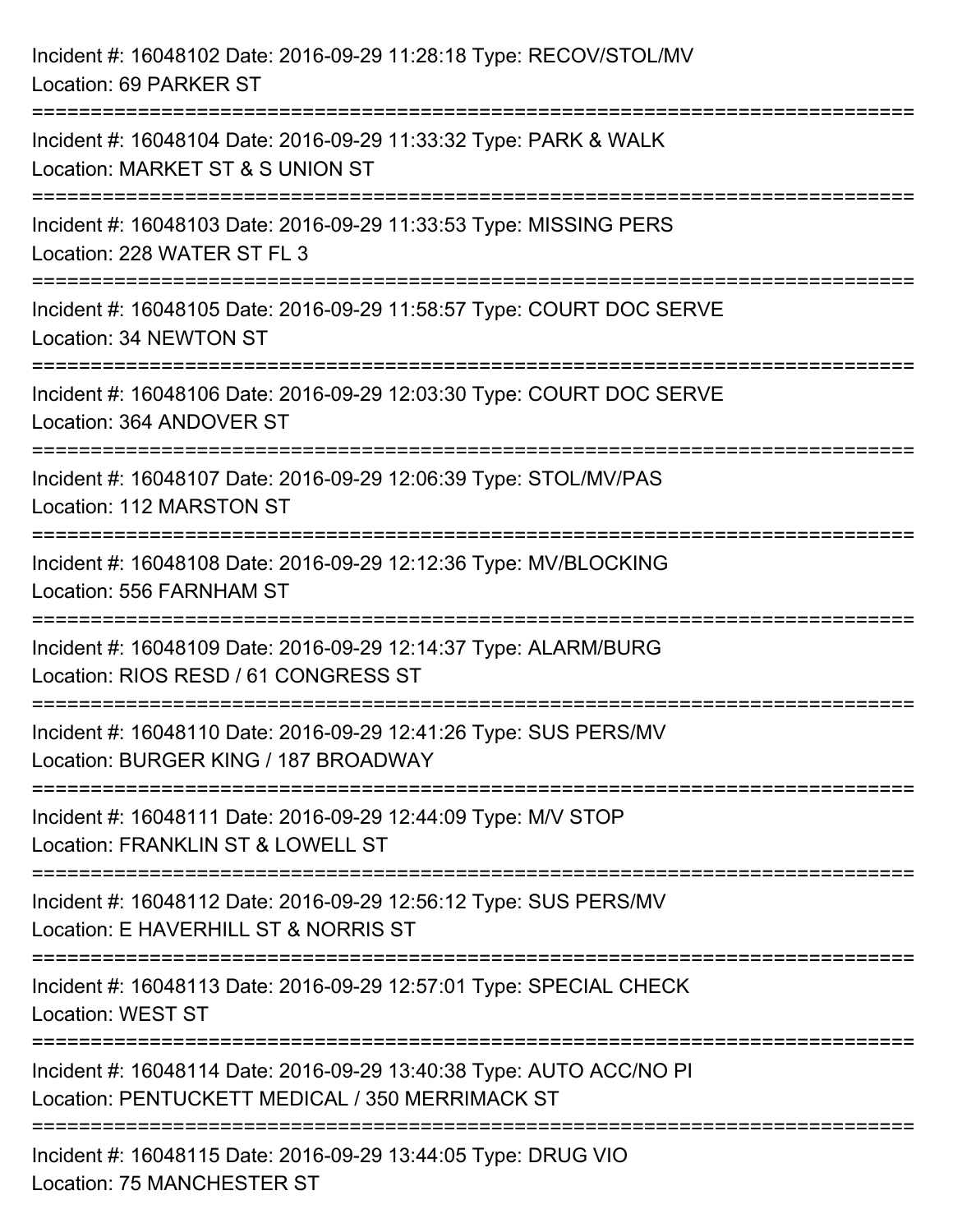| Incident #: 16048116 Date: 2016-09-29 13:45:11 Type: E911 HANGUP<br>Location: 319 A LOWELL ST              |
|------------------------------------------------------------------------------------------------------------|
| Incident #: 16048117 Date: 2016-09-29 13:53:13 Type: GENERAL SERV<br>Location: FROST SCHOOL / 33 HAMLET ST |
| Incident #: 16048118 Date: 2016-09-29 14:08:51 Type: AUTO ACC/NO PI<br>Location: BROOK ST & NEWBURY ST     |
| Incident #: 16048119 Date: 2016-09-29 14:10:04 Type: B&E/PAST<br>Location: 11 CURRIER ST FL 1ST            |
| Incident #: 16048120 Date: 2016-09-29 14:28:34 Type: LIC PLATE STO<br>Location: 1 COMMONWEALTH DR          |
| Incident #: 16048121 Date: 2016-09-29 14:29:48 Type: COURT DOC SERVE<br>Location: 1 GENERAL ST             |
| Incident #: 16048122 Date: 2016-09-29 15:01:05 Type: SUS PERS/MV<br>Location: EXCHANGE ST & PARK ST        |
| Incident #: 16048123 Date: 2016-09-29 15:10:21 Type: M/V STOP<br>Location: MARKET ST & S UNION ST          |
| Incident #: 16048124 Date: 2016-09-29 15:18:30 Type: 209A/VIOLATION<br>Location: 02 APPLETON ST            |
| Incident #: 16048125 Date: 2016-09-29 15:33:42 Type: SUS PERS/MV<br><b>Location: MAY ST</b>                |
| Incident #: 16048126 Date: 2016-09-29 15:46:38 Type: SPECIAL CHECK<br>Location: 50 BROADWAY                |
| Incident #: 16048127 Date: 2016-09-29 15:51:46 Type: B&E/PAST<br>Location: 32 AVON ST #1                   |
| Incident #: 16048128 Date: 2016-09-29 15:56:35 Type: MV/BLOCKING<br>Location: 21 WASHINGTON ST             |
| Incident #: 16048129 Date: 2016-09-29 16:04:23 Type: M/V STOP<br>Location: FARNHAM ST & OSGOOD ST          |

===========================================================================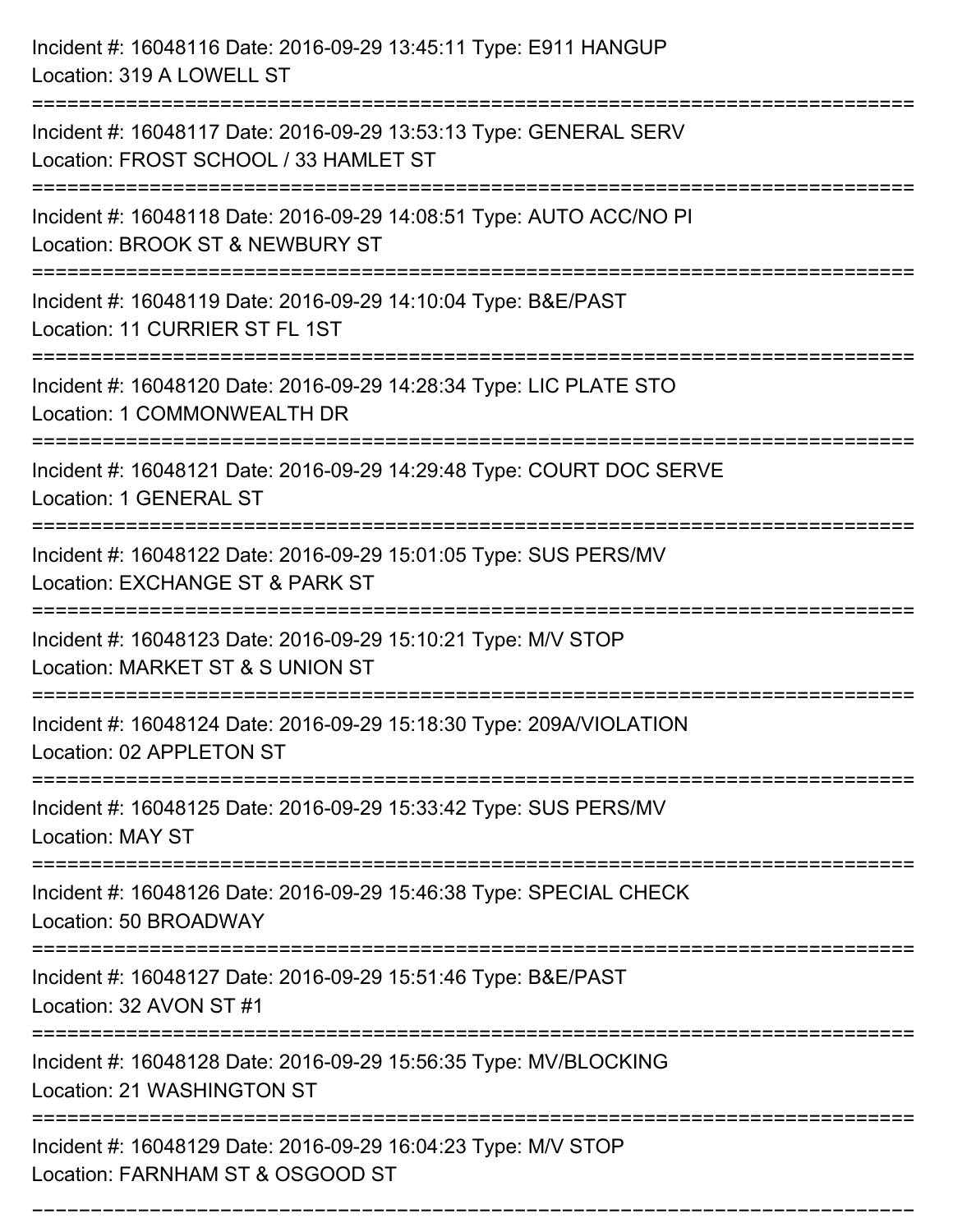| Incident #: 16048131 Date: 2016-09-29 16:07:09 Type: UNWANTEDGUEST<br>Location: INN AT ESSEX / 362 ESSEX ST          |
|----------------------------------------------------------------------------------------------------------------------|
| Incident #: 16048130 Date: 2016-09-29 16:07:28 Type: M/V STOP<br>Location: ESSEX ST & GREENWOOD ST                   |
| Incident #: 16048132 Date: 2016-09-29 16:21:14 Type: MISSING PERS<br>Location: 80 BODWELL ST                         |
| Incident #: 16048133 Date: 2016-09-29 16:29:24 Type: M/V STOP<br>Location: ESSEX ST & JACKSON ST                     |
| Incident #: 16048134 Date: 2016-09-29 16:35:53 Type: MV/BLOCKING<br>Location: 25 TREMONT ST                          |
| Incident #: 16048135 Date: 2016-09-29 17:09:47 Type: INVESTIGATION<br>Location: 202 LAWRENCE ST                      |
| Incident #: 16048136 Date: 2016-09-29 17:11:41 Type: ALARM/HOLD<br>Location: RESD;LOPEZ 9786850136 / 290 LAWRENCE ST |
| Incident #: 16048137 Date: 2016-09-29 17:11:54 Type: SUS PERS/MV<br>Location: 114 HAVERHILL ST                       |
| Incident #: 16048138 Date: 2016-09-29 17:12:20 Type: M/V STOP<br>Location: AMESBURY ST & COMMON ST                   |
| Incident #: 16048139 Date: 2016-09-29 17:14:58 Type: SUICIDE ATTEMPT<br>Location: 70B EASTSIDE ST #2                 |
| Incident #: 16048140 Date: 2016-09-29 17:15:24 Type: LARCENY/PAST<br>Location: 67 FRANKLIN ST                        |
| Incident #: 16048141 Date: 2016-09-29 17:27:45 Type: AUTO ACC/NO PI<br>Location: SHOWCASE CINEMA / 141 WINTHROP AV   |
| Incident #: 16048142 Date: 2016-09-29 17:31:25 Type: M/V STOP<br>Location: 176 PROSPECT ST                           |
| Incident #: 16048143 Date: 2016-09-29 17:36:40 Type: ALARM/BURG<br>Location: 179 OSGOOD ST                           |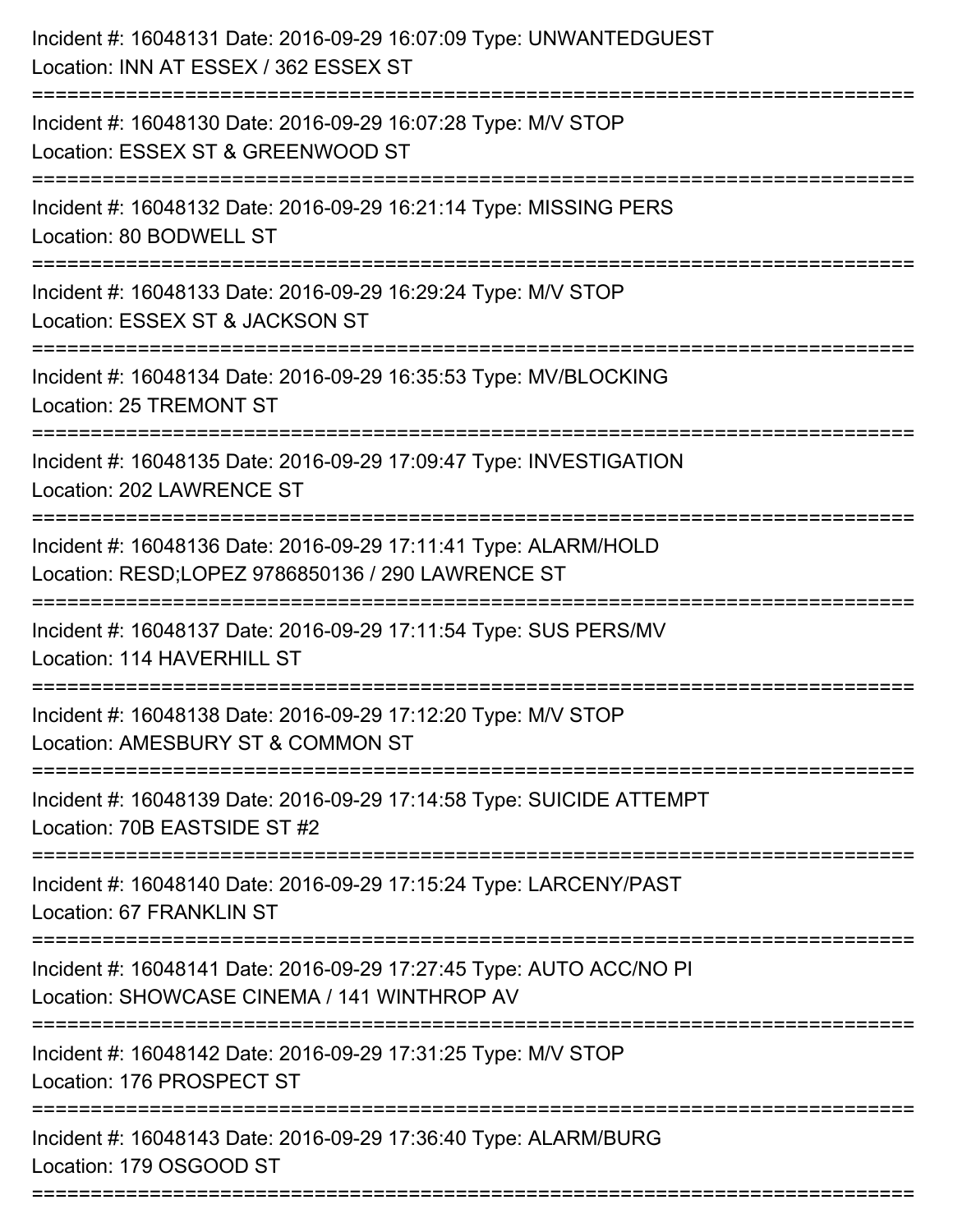| Location: HAVERHILL ST & JACKSON ST                                                                                               |
|-----------------------------------------------------------------------------------------------------------------------------------|
| Incident #: 16048145 Date: 2016-09-29 17:40:46 Type: SUS PERS/MV<br>Location: 81 SUNRAY ST                                        |
| Incident #: 16048147 Date: 2016-09-29 17:52:35 Type: M/V STOP<br>Location: PHILLIPS ST & SALEM ST                                 |
| Incident #: 16048146 Date: 2016-09-29 17:53:17 Type: AUTO ACC/NO PI<br>Location: BAILEY ST & S UNION ST                           |
| Incident #: 16048148 Date: 2016-09-29 17:58:08 Type: M/V STOP<br>Location: HAVERHILL ST & NEWBURY ST                              |
| Incident #: 16048149 Date: 2016-09-29 18:13:14 Type: SHOTS FIRED<br>Location: DEN ROCK PARK / null                                |
| Incident #: 16048151 Date: 2016-09-29 18:14:17 Type: M/V STOP<br>Location: LAWRENCE ST & MAPLE ST<br>:=========================== |
| Incident #: 16048150 Date: 2016-09-29 18:14:26 Type: SUS PERS/MV<br>Location: COMMON ST & JACKSON ST                              |
| Incident #: 16048152 Date: 2016-09-29 18:27:26 Type: M/V STOP<br>Location: CEDAR ST & HAMPSHIRE ST                                |
| Incident #: 16048153 Date: 2016-09-29 18:45:08 Type: SUS PERS/MV<br>Location: ALDER ST & POPLAR ST                                |
| Incident #: 16048154 Date: 2016-09-29 18:48:25 Type: INVEST CONT<br>Location: 26 KENDALL ST                                       |
| Incident #: 16048155 Date: 2016-09-29 18:58:45 Type: M/V STOP<br>Location: EUTAW ST & FERN ST                                     |
| Incident #: 16048156 Date: 2016-09-29 19:02:10 Type: INVEST CONT<br>Location: BUNKERHILL ST & LAWRENCE ST                         |
| Incident #: 16048157 Date: 2016-09-29 19:05:50 Type: LOUD NOISE<br>Location: VALLEY FORUM / 654 S UNION ST                        |
|                                                                                                                                   |

Incident #: 16048158 Date: 2016 09 29 19:08:01 Type: M/V STOP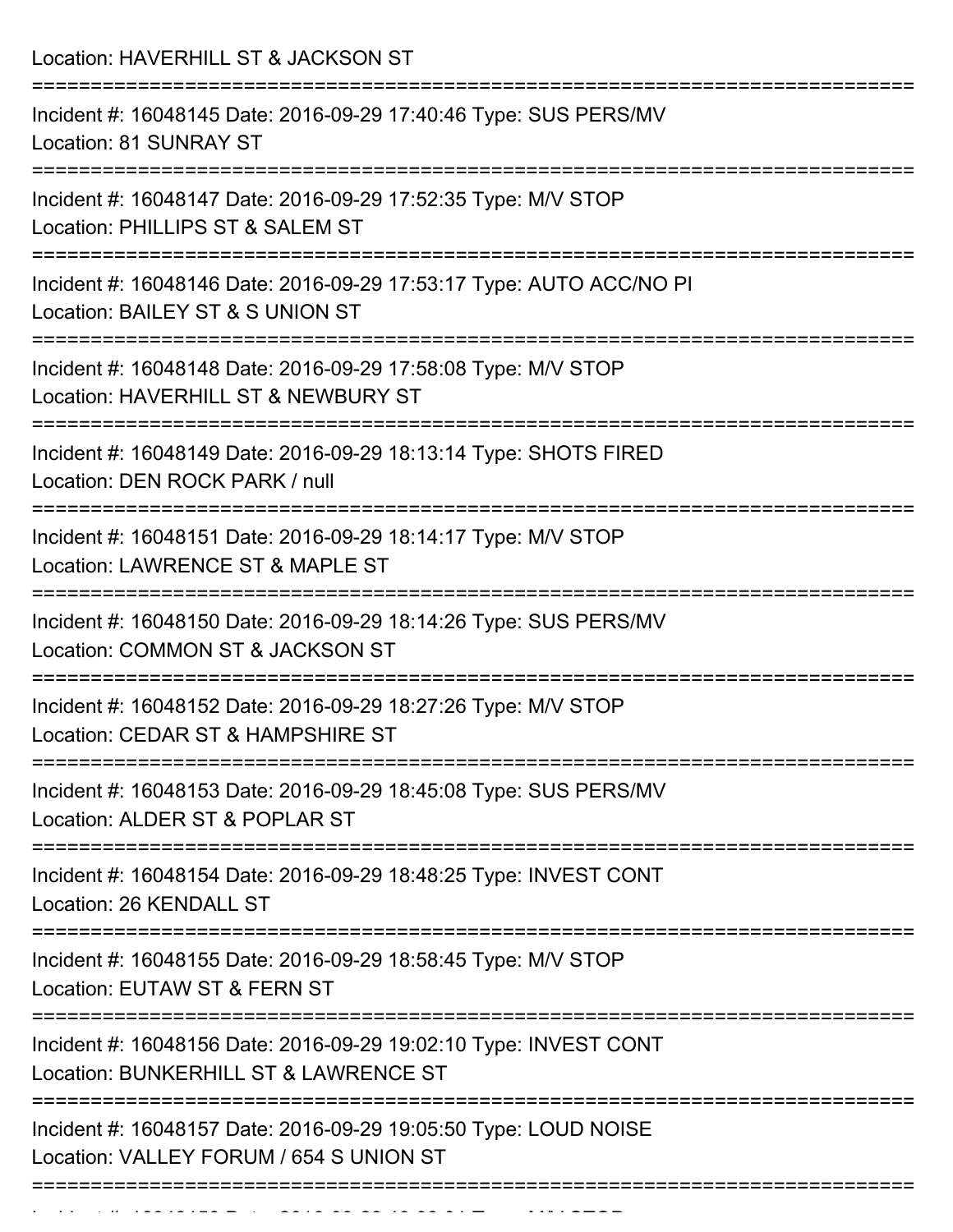Location: AMESBURY ST & ESSEX ST =========================================================================== Incident #: 16048159 Date: 2016-09-29 19:17:05 Type: M/V STOP Location: 264 ESSEX ST =========================================================================== Incident #: 16048160 Date: 2016-09-29 19:23:42 Type: GUN CALL Location: ESSEX ST & MARGIN ST =========================================================================== Incident #: 16048161 Date: 2016-09-29 19:29:48 Type: DISTURBANCE Location: 112 OXFORD ST FL 2 =========================================================================== Incident #: 16048162 Date: 2016-09-29 19:30:17 Type: SUS PERS/MV Location: BUNKERHILL ST =========================================================================== Incident #: 16048163 Date: 2016-09-29 19:41:40 Type: DRUG OVERDOSE Location: TACO BELL / 79 WINTHROP AV =========================================================================== Incident #: 16048164 Date: 2016-09-29 19:52:03 Type: SHOTS FIRED Location: 16 CROSS ST =========================================================================== Incident #: 16048165 Date: 2016-09-29 19:55:01 Type: SUS PERS/MV Location: AUBURN ST & HAMPSHIRE ST =========================================================================== Incident #: 16048166 Date: 2016-09-29 20:26:35 Type: ASSSIT OTHER PD Location: TENNEY ST =========================================================================== Incident #: 16048167 Date: 2016-09-29 20:28:13 Type: NOISE ORD Location: 53 BELLEVUE ST #1 FL 1 =========================================================================== Incident #: 16048168 Date: 2016-09-29 20:32:27 Type: 209A/VIOLATION Location: 37 AUBURN ST =========================================================================== Incident #: 16048169 Date: 2016-09-29 20:52:10 Type: FRAUD Location: 90 LOWELL ST =========================================================================== Incident #: 16048170 Date: 2016-09-29 20:58:29 Type: 911 HANG UP Location: 91 HGH ST FL 2 =========================================================================== Incident #: 16048171 Date: 2016-09-29 21:05:12 Type: MV/BLOCKING

Location: 56 OSGOOD ST